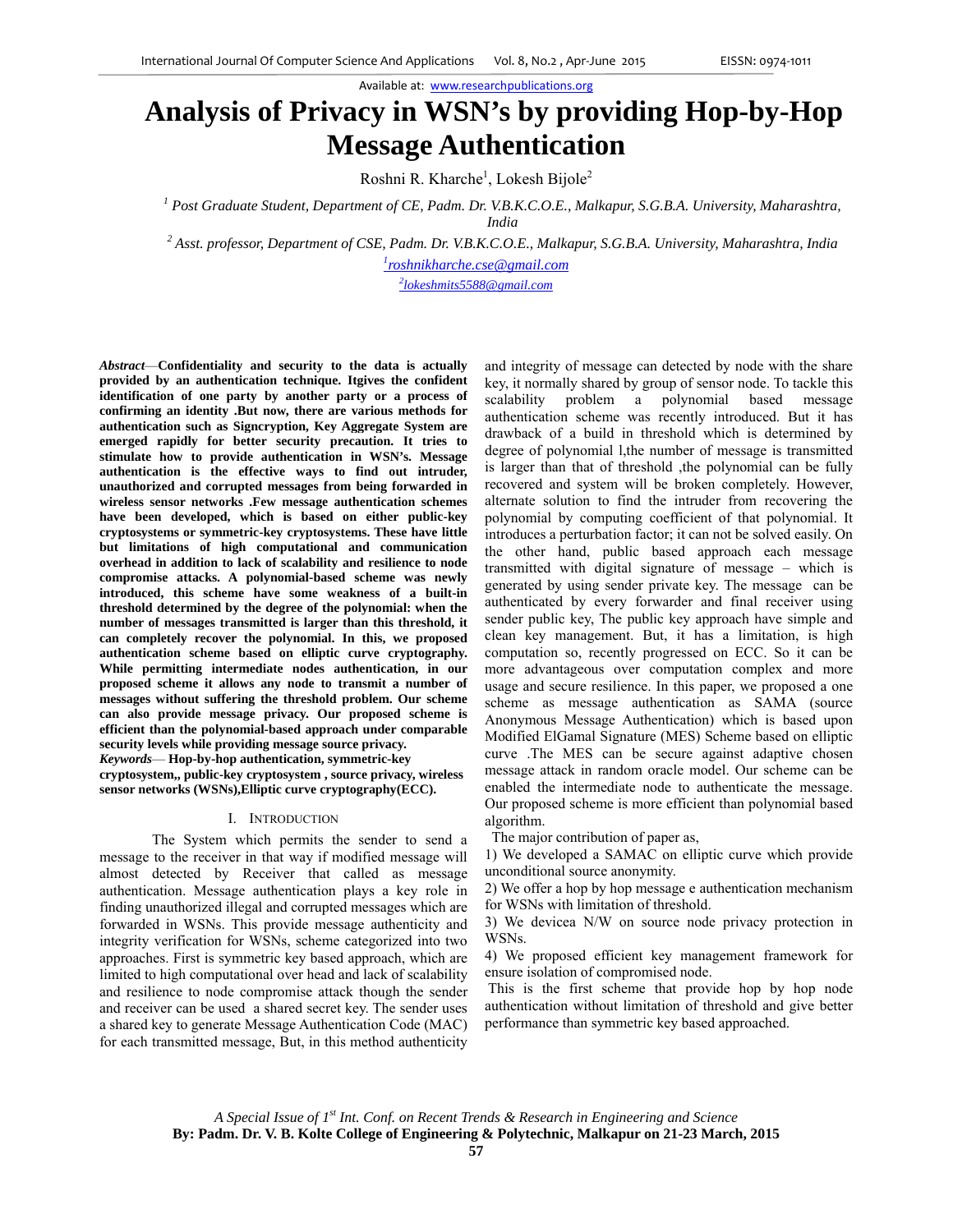## II. TERMINOLOGY

Privacy is generally called as anonymity .communication anonymity in information management was discussed in previous [7], [8], [9], [10], [11], [1]. The state unidentifiable in the set of subject called as sender anonymity, which consist of particular message which not linkable to sender and no message link to one sender. The unconditional secure SAMA definition, Definition 1 (SAMA). A SAMA consists of two algorithms:

• Generate  $(m;Q1;Q2; \dots;Qn)$ : here m is a given message

and Q1;Q2;  $\cdots$ ;Qn is the public keys  $S = \{A1; A2; \cdots; An\}$  of AS, At the actual message sender ;  $1 \le t \le n$ , ) using its own private key dt It produced anonymous message S(m).

• Verify S(m): Here m is message and S(m) is an anonymous

Message, which consist of public keys of members in the AS. The security requirements for SAMA consist:

• Sender ambiguity:-The probability determines the actual sender anonymous message is exactly 1=n, where n is the total members in the AS.

• Unforgeability:- The scheme is unforgeable, public keys of Members of the AS and  $m1; m2; \cdots; mn$  message randomly chosen by the adversaries ,from this it produced polynomial time.

Modified ElGamal Signature Scheme:

Definition 2 (MES).MES [1] itconsist of 3 algorithm,

1)Key generation algorithm: here ,p be prime and g be

be a generator of  $Z_P^*$ , Both keys are public. private key x  $\in$ Zp, y is calculated from y = g<sup>x</sup>mod p.

2) Signature algorithm: For ability, it describe variant[13][14], called as optimal scheme. If it signs a message m, one can selects a random  $k \in \mathbb{Z}^* p-1$ , then calculates the exponentiation,

 $r = g<sup>K</sup>$  mod p

and s is calculates from:

s = rxh(m,r) + k mod (p − 1)…........ (1)

where h is a one-way hash function. Signature of messagem is defined as the pair (r; s).

3)Verification algorithm:-The verifier checks the signature

Equationgs =  $ry<sup>rh(m,r)</sup>$  mod p: If it correct, then the verifier Accepts the signature and on the other hand it Rejected .

# III. RELATED WORK

The polynomial-based message authentication scheme gives theoretic security with the ideas same as to threshold secret shared scheme, where the degree of the polynomial can be determine its threshold. Messages transmitted are below threshold value, and then it enables the intermediate node to verify the authenticity of the message through polynomial. Since, large amount of messages is transmitted larger than the threshold then polynomial completely recovered and the system will be broken. Perturbation factor was added to the polynomial [2]to increase the threshold and the complexity for the intruder to break the polynomial and noise. The main idea is to find the adversary for computing the coefficient of the polynomial. On the other hand , perturbation factor can be completely removed using

error-correcting code techniques [3].Recently, on elliptic curve cryptography (ECC) it shows that the public-key schemes can be more efficient in terms of memory usage, complexity, and security resilience since public-key-based approaches have simple and clean key management [4]. The similar existing communication protocols are largely stemmed from mix net [5] that provides security via packet re-shuffling through a set of mix servers (with at least one being trusted).Now a days, message sender security based on ring signatures was introduced [6]. This public key based approach enables the message sender to generate a source-anonymous message signature with content of a authenticity assurance.

# IV. PROPOSED SOURCE ANONYMOUS MESSAGE AUTHENTICATION (SAMA) SCHEME

In this, we propose an unconditionally secure and efficient SAMA. our design enables the SAMA to verify through a single equation without individually verifying the signatures.

*A. Proposed MES Scheme on Elliptic Curves:*

Consider  $p > 3$  be anodd prime. An elliptic curve E is defined by an equation of the form:

 $E : y^3 = x^3 + ax + b \mod p;$ 

where a, b belong 2 Fp, and  $4a^3+27b^2 \neq$  mod p. The set E(F<sub>P</sub>) contains all points  $(x,y) \in F_n$  on the curve; O is called the point at infinity.

Let  $G=(x_G,y_G)$  be a base point on  $E(F_p)$  whose order has N which is a large value. User A canselects a random integer as

 $dA \in [1,N-1]$  as his private key. Then, he can compute his public key  $Q_A$  from  $QA=d_A \times G$ .

Signature generation algorithm. For intruder to sign a message m, follows these steps:

1. Select a random integer kA,  $1 \le k \le N-1$ .

2. Calculate  $r = x_A \mod N$ , where  $(x_A, y_A) = k_A G$  If

 $r = 0$ , go back to step 1.

3. Calculate 
$$
h_A \xleftarrow{l} h(m,r)
$$
 where h is a cryptographic

hash function, such as SHA-1, and  $\leftarrow$  denotes the l Leftmost bits of the hash.

4. Calculate  $s = rd_Ah_A + k_A \mod N$ . If  $s = 0$ , go back to step 2

5. The signature is the pair (r,s).

Signature verification algorithm. For Bob to authenticated the Signature of Alise's, he should copy her public key QA, then he:

- 1. Checks that  $QA \neq O$ , otherwise invalid
- 2. Checks that QA lies on the curve
- 3. Checks that  $nQA \neq O$  After Bob follows these steps to verify the signature:

1. Verify that r and s are integers in  $[1, N - 1]$ . The signature is invalid, if not.

2. Calculate hA<sup> $\leftarrow$ </sup>h(m,r), where h is the same function used in the signature generation.

3. Calculate  $(x1,x2) = sG - rh<sub>A</sub>Q<sub>A</sub>mod N$ .

4. The signature is valid if  $r = x1 \mod N$ , invalid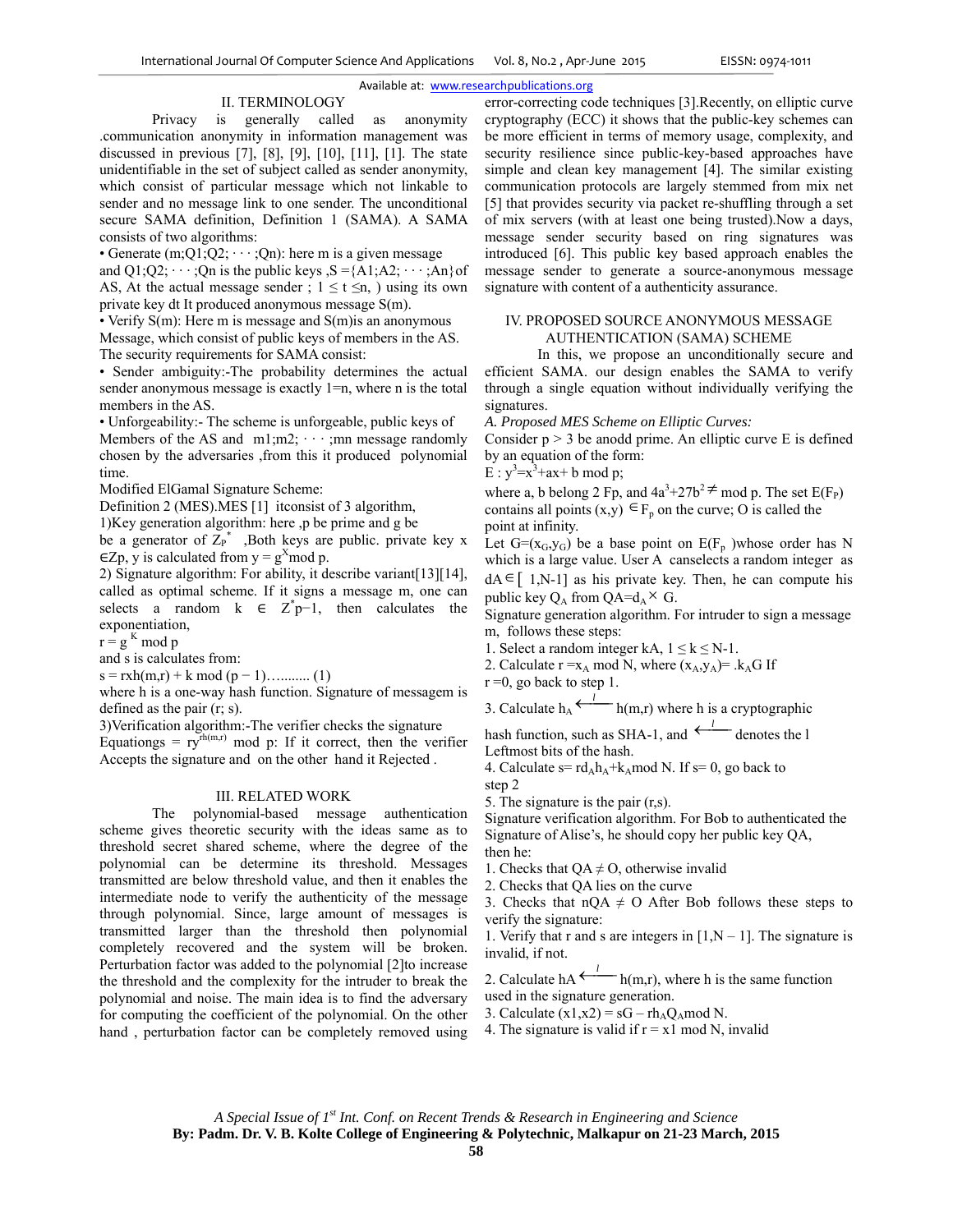otherwise. In fact, if the signature is generated correctly then:  $(x1,x2) = sG - rh<sub>A</sub>Q<sub>A</sub>$  $=(rd_Ah_A+k)G-rh_AQ_A$  $=k_A G + r h_A Q_A - r h_A Q_A$  $=k<sub>A</sub>G$ 

So, we have  $x1 = r$ , and the verifier should Accept the signature.

## *B. Proposed SAMA on Elliptic Curves:*

 Suppose, the message sender i.e Alice wishes to transmit a message m randomly from her network node to any other nodes. AS includes n members, A1;A2; . . .;An, for example, S  ${A1, A2, \dots An}$ , where the actual message sender Alice is  $A_t$ , for some  $t, 1 \le t \le n$ . In this paper, could not distinguish between the node Ai and its public key Qi. we also have,  $S = \{Q1, Q2 \dots Qn\}$ .

Authentication generation algorithm. Let m is a message to be transmitted. Sender Alice uses the private key as dt;  $1 \le$  $t \leq N$ . To generate an efficient SAMA

for message m, Alice performed the following three steps:

1. Select a random and pair wise different ki for each  $1 \le t \le N$ and compute ri from  $(r_i, y_i)=k_iG$ .

2. Choose a random ki  $\in Zp$  and compute  $r_t$  from  $(r_t,y_t)=k_tG$ .  $\sum_{\mu \neq t} r_i h_i Q_i$  such that rt≠ 0 andr $\neq \mu$  ri for any  $i \neq t$ ; where

$$
h \xleftarrow{l} \quad h(m,r_i).
$$

3. Compute s=  $k_t$  +  $\sum_{i \neq t} k_t + r_t d_t h_t$  mod N . The SAMA of the message m is defined as:  $S(m)=(m S, r_1, y_1, \ldots, r_n, y_n, s).$ 

#### *C: Verification of SAMA*

Verification algorithm. For Bob to verify an alleged SAMA  $(m.S,r_1,y_1,...r_n,y_n,s)$  must have a copy of the public keys Q1, . . .,Qn. Then Bob:

1. It Checks that Qi  $\neq$ O; i= 1; . . . ; n, otherwise invalid

2. It Checks that  $Qi$ ,  $i = 1; \ldots; n$  lies in the curve

3. It Checks that  $nQ = 0$ ;  $i=1$ ; ...; n

After that, Bob follows these steps:

1. Verify that  $r_i y_i = 1; \ldots; n$ , are integers in [1;N -1]. If is not equal then the signature is invalid.

2. Calculate hi<sup> $\leftarrow$ </sup>h(m.r<sub>i</sub>), where h is the same function used in the signature generation.

3. Calculate  $(x0, y0) = sG - \sum_{i=1}^{n} r_i h_i Q_i$ 

4. The signature is valid if the first coordinate of  $\sum$  (r<sub>i</sub>,y<sub>i</sub>) equals x0, otherwise it invalid .

 To select the proper AS ,it plays a key role in message source privacy. so, in the AS the actual message source node will be hidden .In can prevent the adversaries from finding the message source through the AS analysis with the local traffic analysis. Message source node selects an AS from the public key list in the SS as its choice before a message is transmitted .When an adversary received a message, he could be finding the direction of the previous hop or the real node of the previous hop. On the other hand,if the adversary is does not able to manage the traffic of the previous hop, then he would be unable to differentiate whether the previous node is the actual source node or forwarder node. So, the selection of the AS should create sufficient diversity so that it is infeasible for the adversary to find the message source based on the selection of the AS itself.

# V. PERFORMANCE ANALYSIS

In performance analysis, there are two types of analysis, as theoretical and simulation our proposed scheme depend on these both analysis .we are comparing our proposed scheme with the polynomial-based symmetric-key scheme is described in [2]. The comparison of our proposed scheme and thescheme proposed in [2] must be performed with  $n = 1A$ . In theoretical Analysis, the secret polynomial is defined as [1]:

$$
f(x, y) = \sum_{i=0}^{d x} \sum_{j=0}^{d y} A_{i,j} x^i y^j
$$

Where coefficient is Ax;*y*is an element of a finite field F*p*,and *dx* and *dy*are the degrees of polynomial. *dx*and *dy*are related to length of message and the computational complexity of scheme. .However, easy to see that the intruders can recover the polynomial  $f(x; y)$  via Lagrange interpolation when it more than *dy*+ 1 messages transmitted from the basestation are received and recorded by the intruders, or more than  $dx + 1$ sensor nodes have been compromised, In this, the system security is completely broken and can't be used anytime. This property requires *dx* and *dy*to be large for the scheme to be resilient to node compromising attack. On the other hand one solution is based on perturbation of the polynomial was also explored. The main idea is that to add a very few amount of random noise to the polynomial in the original scheme so that the adversaries will no longer be able to solve the coefficients using Lagrange interpolation. this technique has been proved to be vulnerable to security attacks [3] so, the random noise could be removed by using error-correcting techniques from the polynomial ..While hop-by-hop authentication can be done through a public-key encryption system, the public-key-based schemes were considered as not preferred, due to their high computational. However, our research demonstrates that this is not always true, for elliptic curve public-key cryptosystems. In scheme, each SAMA contains an AS of *n* randomly selected nodes that changes for each message. For*n*= 1, our scheme can provide security for the polynomial-based scheme. For *n >*1, we can get extra privacy for source.

Comparability of the Bivariate Polynomial-Based Scheme :

*Table 1: The Original Implementation under 8 MHz Mica2 Platform*

| a) original implementation [4] |            |              |              |                    |                   |              |              |  |  |  |  |
|--------------------------------|------------|--------------|--------------|--------------------|-------------------|--------------|--------------|--|--|--|--|
| $d_x, d_y = 3$                 |            |              |              | $d_x$ , $d_y = 4$  |                   |              |              |  |  |  |  |
| <b>ROM</b><br>(KB)             | RAM<br>(B) | Sign<br>(ms) | Verf<br>(ms) | <b>ROM</b><br>(KB) | <b>RAM</b><br>(B) | Sign<br>(ms) | Verf<br>(ms) |  |  |  |  |
| 14.78                          | 1938       | 5.8          | 57.89        | 15.04              | 2211              | 1.59         | 70.8         |  |  |  |  |

*Table 2***:** *Our Implementation under 4 MHz Telo* 

*A Special Issue of 1st Int. Conf. on Recent Trends & Research in Engineering and Science*  **By: Padm. Dr. V. B. Kolte College of Engineering & Polytechnic, Malkapur on 21-23 March, 2015**